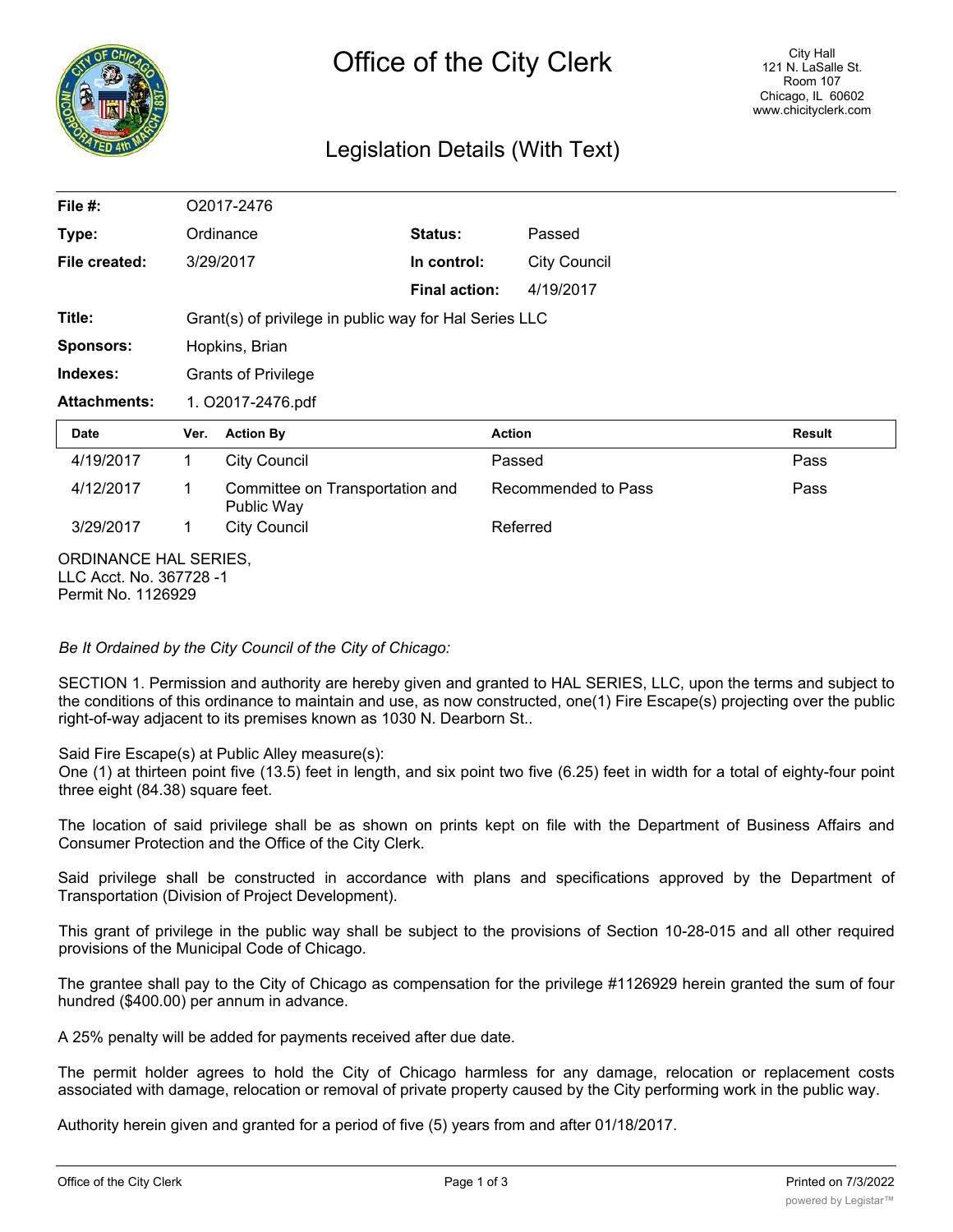Brian Hopkins 2nd Ward

(page 2 of 5)

Page 1

■tf-fcf er^eiwr-

Department of Business Affairs and Consumer Protection Small Business Center - Public Way Use Unit City Hall - 121 N. LaSalle Street, Room 800 • Chicago, IL 60602 312-74-GOm/./312-744-6249 • (312) 744-1944 (TTY) http://\vw\v.citvofchicaeo <http:///vw/v.citvofchicaeo> ore/hacp

**03/29/2017**

## **Alderman Brian Hopkins**

Ward # 02 City of Chicago City Hall, Room 200 121 North LaSalle Street Chicago, Illinois 60602

## **Re: An ordinance to use and maintain a portion of the public right-of-way for one (1) fire escape(s) for HAL SERIES, LLC, adjacent to the premises known as 1030 N. Dearborn St..**

## **Dear Alderman Brian Hopkins:**

The applicant referenced above has requested the use of the public right-of-way for a fire escape(s). An ordinance has been prepared by the Department of Business Affairs and Consumer Protection - Small Business Center - Public Way Use Unit for presentation to the City Council. Because this request was made for properties located in your ward, as approved by you as per the attached, I respectfully request that you introduce the attached ordinance at the next City Council meeting.

If you have any questions regarding this ordinance, please contact Anthony Bertuca at (312) 744-5506.